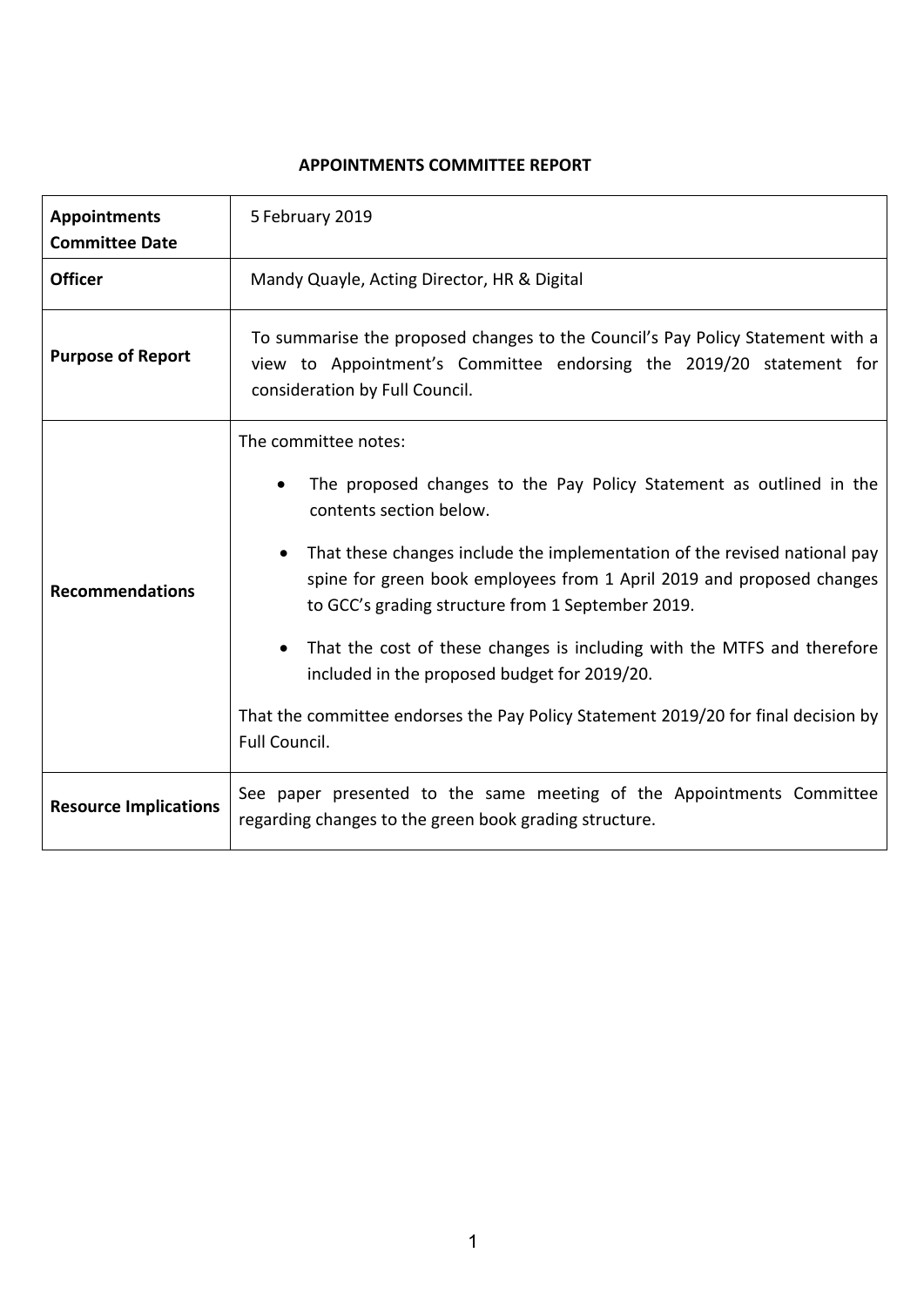#### **MAIN REPORT CONTENTS**

The committee is asked to endorse for consideration by Full Council on 13<sup>th</sup> February 2019 the enclosed draft Pay Policy Statement 2019-20.

In addition to incidental updating from last year's Statement the following matters are new or revised:

### *Paras 5 and 6: Removal from the Statement of the provisions relating to the discretionary non-consolidated Gloucestershire Living Wage Supplement (LWS)*

The LWS was originally introduced in 2014 to provide a minimum wage of £7.85 to cushion the earnings of the Council's lowest paid employees until such time as the minimum local government hourly pay rose to above that rate.

Year One of the two-year Green Book national pay award took the minimum hourly pay rate to £8.50 from 1<sup>st</sup> April 2018. The LWS has therefore been superseded and therefore withdrawn, having fulfilled its purpose.

### *Paras 17-20: Green Book pay and grading 2019-20*

This covers:

- Introduction of the new national pay spine from 1<sup>st</sup> April 2019.
- Details regarding a proposed new grading structure from 1<sup>st</sup> September 2019.
- Delegated authority to the Chief Executive to make any consequential in-year changes to the Pay Policy Statement that may be necessary on implementation of the new grading structure.

# *Para 21: List of posts remunerated at £100k+*

As a result of national pay increases in 2018-19 the following posts are added to the list:

- Operations Lead: Adult Services and Business Development
- Deputy Chief Fire Officer (and service director)
- Director: Partnerships
- Director: Strategy & Challenge
- Director of Public Health

The new post of Deputy Chief Executive (and S151) Officer is included, and the post of Director of Strategic Finance (S151 Officer) and Strategic Commissioning Director: Communities and Infrastructure is removed.